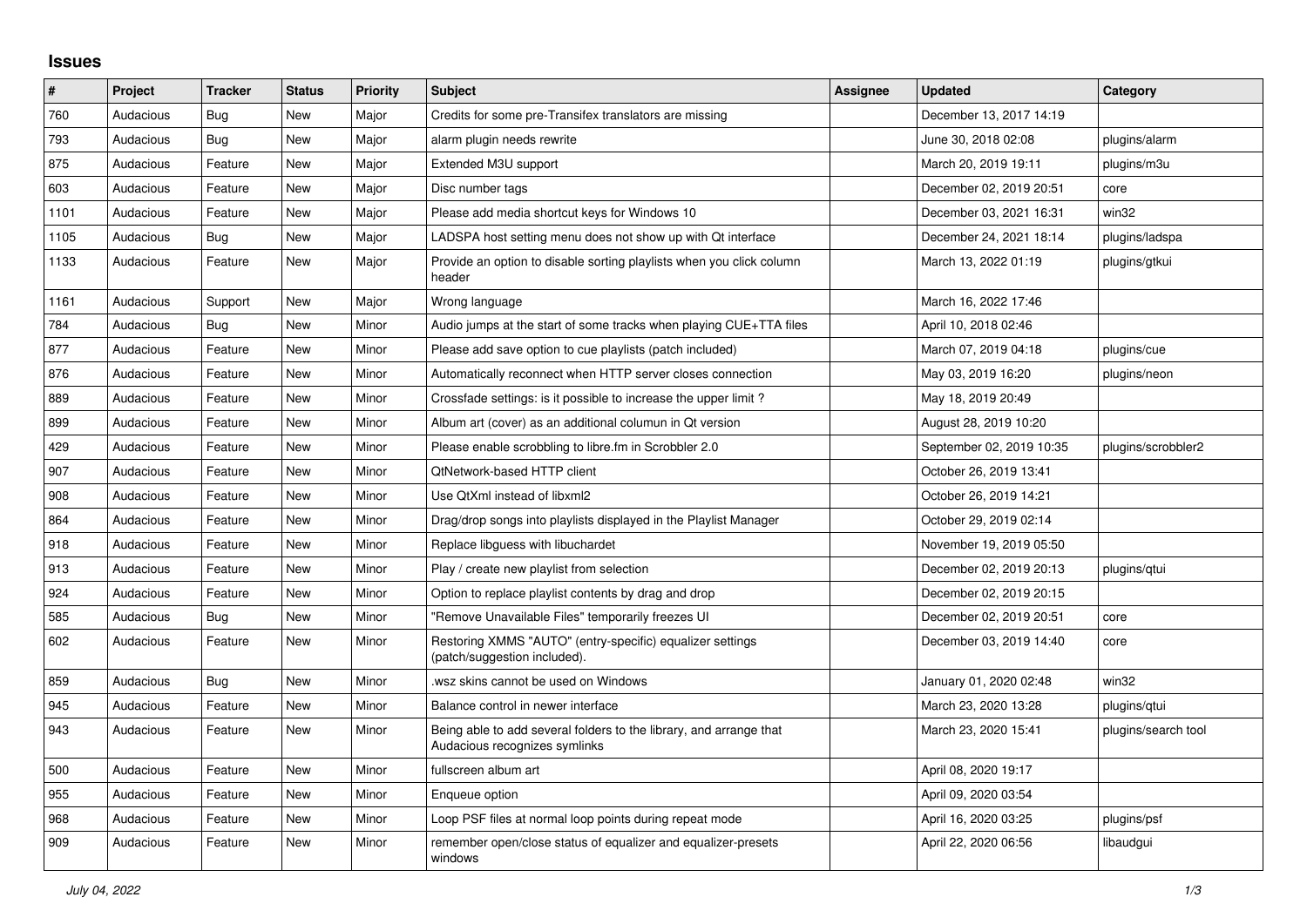| $\#$ | Project   | <b>Tracker</b> | <b>Status</b> | <b>Priority</b> | <b>Subject</b>                                                                                      | <b>Assignee</b> | <b>Updated</b>          | Category                 |
|------|-----------|----------------|---------------|-----------------|-----------------------------------------------------------------------------------------------------|-----------------|-------------------------|--------------------------|
| 975  | Audacious | Bug            | New           | Minor           | Segfault/leak on exit with streamtuner enabled                                                      | Ariadne Conill  | May 01, 2020 00:17      | plugins/streamtuner      |
| 987  | Audacious | Feature        | New           | Minor           | Closing of Search Library tool by same method as opening it                                         |                 | May 13, 2020 00:15      |                          |
| 993  | Audacious | <b>Bug</b>     | New           | Minor           | Lyrics for streamed content are written to cache but not read.                                      |                 | June 07, 2020 13:10     | plugins/lyricwiki        |
| 969  | Audacious | Feature        | New           | Minor           | streamtuner plugin: Please add column-sortability, or at least sort<br>alphabetically by 1st column |                 | June 16, 2020 09:54     | plugins/streamtuner      |
| 995  | Audacious | Feature        | New           | Minor           | Add star rating to songs                                                                            |                 | June 16, 2020 09:56     |                          |
| 996  | Audacious | Feature        | New           | Minor           | Refine playlists when searching (search all playlists)                                              |                 | June 16, 2020 09:58     |                          |
| 1011 | Audacious | Feature        | New           | Minor           | Visible separator of folders in the playlist                                                        |                 | July 18, 2020 16:10     |                          |
| 1013 | Audacious | Feature        | New           | Minor           | Request re Album Art using music file metatag                                                       |                 | August 03, 2020 22:48   |                          |
| 1014 | Audacious | <b>Bug</b>     | New           | Minor           | Some .VGM/.VGZ files fail to play                                                                   |                 | August 17, 2020 15:29   | plugins/console          |
| 1017 | Audacious | Feature        | New           | Minor           | QT Global Hotkeys rework proposal and cross-platform support                                        | Domen Mori      | December 07, 2020 04:22 | plugins/hotkey           |
| 1046 | Audacious | Feature        | New           | Minor           | Add all id3v2 frames in the settings of Playlist available columns                                  |                 | December 28, 2020 21:14 | plugins/gtkui            |
| 1047 | Audacious | Feature        | New           | Minor           | Stop playing after any chosen track                                                                 |                 | December 29, 2020 01:23 |                          |
| 786  | Audacious | Feature        | New           | Minor           | Port global hotkeys plugin to Windows                                                               |                 | January 04, 2021 21:52  | plugins/hotkey           |
| 956  | Audacious | Feature        | New           | Minor           | Stream to chromecast                                                                                |                 | January 11, 2021 01:19  |                          |
| 1058 | Audacious | Feature        | New           | Minor           | Allow changing the language/locale in settings                                                      |                 | January 30, 2021 18:11  |                          |
| 1066 | Audacious | Feature        | New           | Minor           | Allow Equalizer window to be resized.                                                               |                 | February 11, 2021 10:05 |                          |
| 1067 | Audacious | Feature        | New           | Minor           | Equalizer adjustments are coarse.                                                                   |                 | February 11, 2021 10:09 |                          |
| 51   | Audacious | Feature        | New           | Minor           | Option to inhibit suspend                                                                           |                 | February 13, 2021 09:23 |                          |
| 1072 | Audacious | Feature        | New           | Minor           | QT AOSD plugin                                                                                      |                 | February 17, 2021 21:18 | plugins/aosd             |
| 1076 | Audacious | Feature        | New           | Minor           | Adjustable background and fonts colors and fonts size in<br>playlist---zoomable playlist            | Tom Hammer      | March 09, 2021 00:38    | plugins/playlist-manager |
| 1082 | Audacious | Feature        | New           | Minor           | File writer option to pad track numbers with leading zeros                                          |                 | March 31, 2021 00:15    | plugins/filewriter       |
| 1071 | Audacious | Feature        | New           | Minor           | Linkage could be improved for packagers.                                                            |                 | March 31, 2021 00:32    |                          |
| 882  | Audacious | Feature        | New           | Minor           | Consider adding vgmstream plugin                                                                    |                 | April 07, 2021 00:47    |                          |
| 883  | Audacious | Feature        | New           | Minor           | Consider adding USF plugin                                                                          |                 | April 07, 2021 01:00    |                          |
| 1088 | Audacious | Feature        | New           | Minor           | plugin: status icon: ADD option to select tray mouse Middle Click action                            |                 | April 11, 2021 12:05    | plugins/statusicon       |
| 196  | Audacious | <b>Bug</b>     | New           | Minor           | Wrong channel map when doing surround playback                                                      |                 | April 13, 2021 03:48    |                          |
| 1091 | Audacious | Feature        | New           | Minor           | Built-in lyrics support                                                                             |                 | April 28, 2021 18:24    |                          |
| 1092 | Audacious | Feature        | New           | Minor           | Reread metadata on play option                                                                      |                 | April 30, 2021 03:35    |                          |
| 1095 | Audacious | Feature        | New           | Minor           | $Ctrl + Z / R$ to undo / redo changes to playlist                                                   |                 | May 07, 2021 18:42      |                          |
| 1099 | Audacious | Feature        | New           | Minor           | Per-track ReplayGain shouldn't be enabled by default                                                |                 | May 09, 2021 13:41      |                          |
| 1096 | Audacious | Feature        | New           | Minor           | Calculate and show selection stats in the status bar                                                |                 | May 10, 2021 03:06      |                          |
| 1098 | Audacious | Feature        | New           | Minor           | Hide empty Services playlist sub-menu                                                               |                 | May 10, 2021 09:25      | libaudgui                |